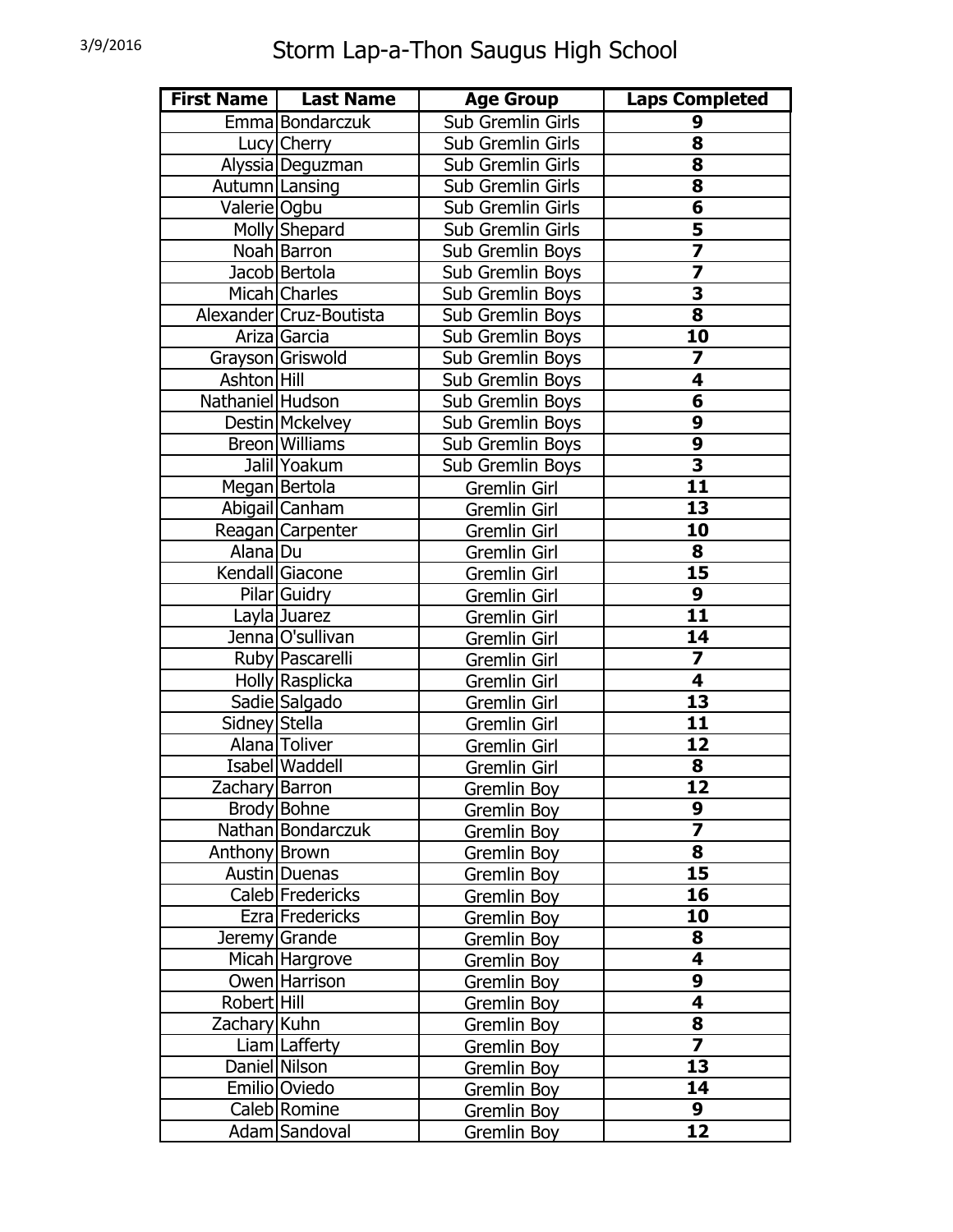|                  | First Name   Last Name | <b>Age Group</b>   | <b>Laps Completed</b>   |
|------------------|------------------------|--------------------|-------------------------|
|                  | Sahil Tariq            | <b>Gremlin Boy</b> | 9                       |
|                  | Trevor Von Busch       | Gremlin Boy        | $\overline{9}$          |
|                  | Rafiel Yoakum          | Gremlin Boy        | 8                       |
|                  | Amelia Barnes          | <b>Bantam Girl</b> | 11                      |
|                  | Hailey Bertola         | <b>Bantam Girl</b> | 9                       |
| Sophia Boyd      |                        | <b>Bantam Girl</b> | 11                      |
|                  | Brianna Campbell       | <b>Bantam Girl</b> | 11                      |
|                  | Emily Canham           | <b>Bantam Girl</b> | 14                      |
| Cadence Choe     |                        | <b>Bantam Girl</b> | 11                      |
|                  | Riley Edemann          | <b>Bantam Girl</b> | 13                      |
| Samantha Edemann |                        | <b>Bantam Girl</b> | $\overline{13}$         |
|                  | Kalina Giacone         | <b>Bantam Girl</b> | 16                      |
| Allison Giem     |                        | <b>Bantam Girl</b> | 9                       |
|                  | Ariel Gutierrez        | <b>Bantam Girl</b> | 11                      |
|                  | Kayla Hargrove         | <b>Bantam Girl</b> | 10                      |
| Makenna Harrison |                        | <b>Bantam Girl</b> | 8                       |
|                  | Reagan Harrison        | <b>Bantam Girl</b> | 10                      |
|                  | Aden Mackey            | <b>Bantam Girl</b> | 11                      |
| Caterina Monjoy  |                        | <b>Bantam Girl</b> | 11                      |
|                  | Grace Morgan           | <b>Bantam Girl</b> | 9                       |
|                  | Nina Oviedo            | <b>Bantam Girl</b> | $\overline{12}$         |
|                  | Violet   Pascarelli    | <b>Bantam Girl</b> | $\overline{9}$          |
|                  | Jazmin Ramirez         | <b>Bantam Girl</b> | $\overline{\mathbf{3}}$ |
|                  | Emma Roggentien        | <b>Bantam Girl</b> | 11                      |
|                  | Lily Shepard           | <b>Bantam Girl</b> | 7                       |
|                  | Vivian Wilkinson       | <b>Bantam Girl</b> | 6                       |
|                  | Ellie Yoho             | <b>Bantam Girl</b> | $\overline{13}$         |
|                  | Eli Ahten              | Bantam Boy         | 10                      |
|                  | Carter Barcus          | Bantam Boy         | 9                       |
|                  | Kaden Barcus           | Bantam Boy         | 11                      |
|                  | Baylin Bingham         | Bantam Boy         | 18                      |
|                  | Jaxon Boorman          | <u>Bantam Boy</u>  | $\overline{14}$         |
|                  | Jonah Brown            | Bantam Boy         | 8                       |
|                  | Patrick Cherry         | Bantam Boy         | 10                      |
|                  | Cain Chouinard         | Bantam Boy         | 13                      |
|                  | Gavin Corbet           | Bantam Boy         | 14                      |
|                  | Jaden Cortez-Lete      | Bantam Boy         | 14                      |
| Hunter Dustin    |                        | Bantam Boy         | 10                      |
|                  | Noah Flores            | Bantam Boy         | 17                      |
| Kejhan Gory      |                        | Bantam Boy         | 10                      |
| Brendan Groller  |                        | Bantam Boy         | 16                      |
|                  | Derek Grossman         | Bantam Boy         | 18                      |
|                  | James Lafferty         | Bantam Boy         | 13                      |
| Christopher Luna |                        | Bantam Boy         | $\overline{\mathbf{7}}$ |
|                  | Sean Mcdonald          | Bantam Boy         | $\overline{\mathbf{4}}$ |
| Caleb Ogbu       |                        | Bantam Boy         | 11                      |
|                  | Jared Parada           | <b>Bantam Boy</b>  | 11                      |
|                  | Lucas Vooijs           | <b>Bantam Boy</b>  | 15                      |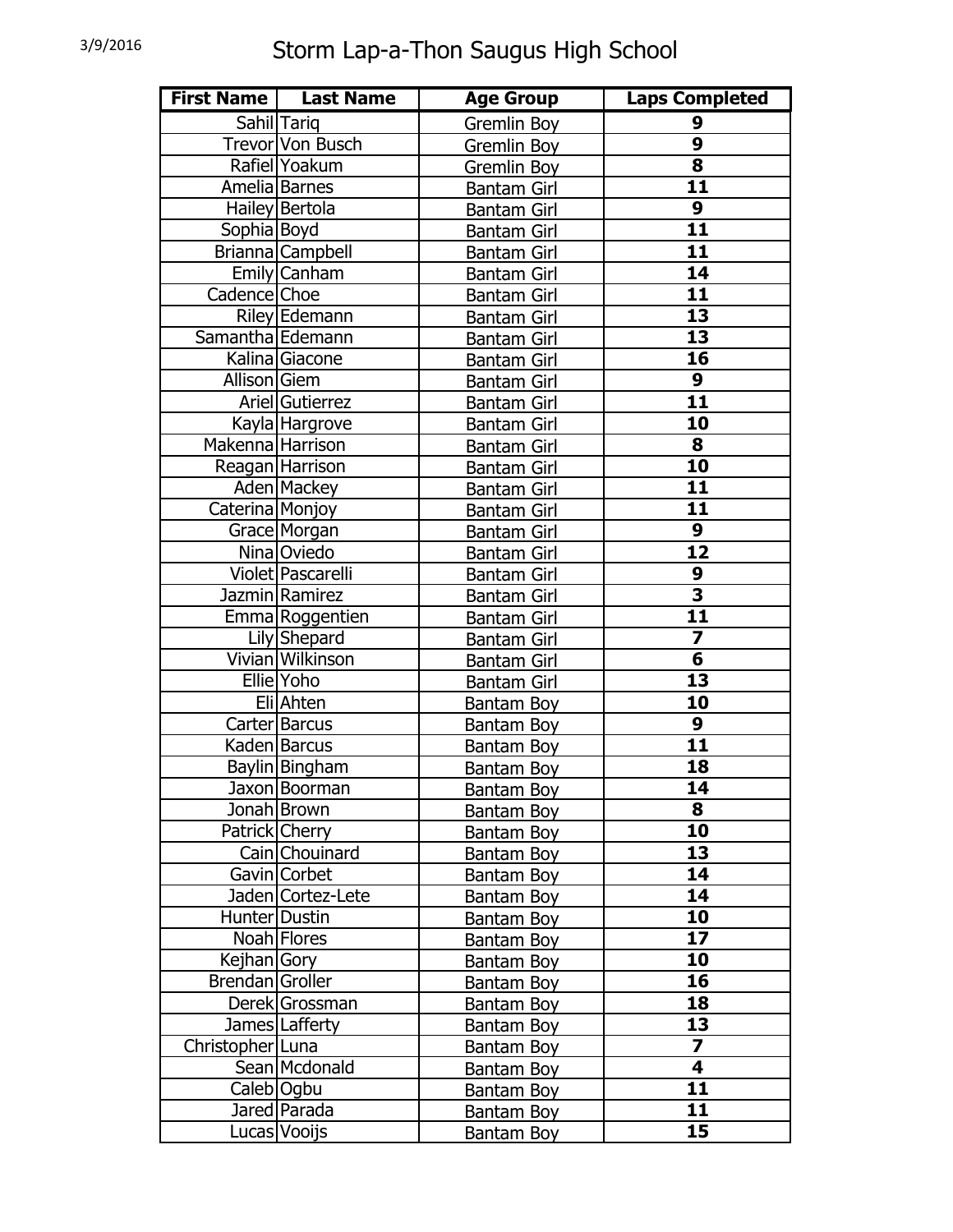| <b>First Name</b> | <b>Last Name</b>     | <b>Age Group</b>   | <b>Laps Completed</b>   |
|-------------------|----------------------|--------------------|-------------------------|
|                   | Grant Young          | <b>Bantam Boy</b>  | 17                      |
| Matthew Zapata    |                      | Bantam Boy         | $\overline{10}$         |
| Maximilian Zapata |                      | Bantam Boy         | 10                      |
|                   | Kelly Avila          | Midget Girl        | 11                      |
|                   | Zoe Barron           | Midget Girl        | 14                      |
| Savannah Bingham  |                      | <b>Midget Girl</b> | 16                      |
| Haley Choe        |                      | <b>Midget Girl</b> | 13                      |
|                   | Chidera Chukwumerije | Midget Girl        | 8                       |
| Emily Cruz        |                      | Midget Girl        | $\overline{14}$         |
| Madison Cruz      |                      | Midget Girl        | 16                      |
| Melinda Dang      |                      | <b>Midget Girl</b> | 16                      |
| Victoria Davis    |                      | Midget Girl        | 10                      |
| Katalina   Duenas |                      | Midget Girl        | 12                      |
|                   | Macey Edemann        | <b>Midget Girl</b> | 15                      |
|                   | Isis Garcia          | Midget Girl        | 15                      |
|                   | Milaan Gordon        | <b>Midget Girl</b> | 10                      |
|                   | Kamryn Grossman      | <b>Midget Girl</b> | 18                      |
|                   | Ava Jimenez          | Midget Girl        | 12                      |
| Natalia Juarez    |                      | Midget Girl        | 16                      |
|                   | Amira Mahaluf        | Midget Girl        | 9                       |
| Isabella Meza     |                      | <b>Midget Girl</b> | $\overline{12}$         |
| Grace Ming        |                      | Midget Girl        | 10                      |
|                   | Lindsey Nakazawa     | Midget Girl        | 13                      |
|                   | Stella Pascarelli    | <b>Midget Girl</b> | $\overline{\mathbf{z}}$ |
|                   | Milan Perkins        | Midget Girl        | 10                      |
| Sophie Price      |                      | <b>Midget Girl</b> | 15                      |
|                   | Natalia Simpson      | <b>Midget Girl</b> | 11                      |
| Jasmin Song       |                      | Midget Girl        | 9                       |
|                   | Corynn Thompson      | Midget Girl        | $\overline{11}$         |
| Mikayla Toliver   |                      | Midget Girl        | 15                      |
| Jordyn Toon       |                      | <b>Midget Girl</b> | 14                      |
| Sophia Tor        |                      | <u>Midget Girl</u> | $\overline{13}$         |
|                   | Micah Turner         | Midget Girl        | 8                       |
| Samara Turner     |                      | Midget Girl        | 6                       |
|                   | Hayden Washington    | Midget Girl        | 17                      |
|                   | Julia Yoho           | Midget Girl        | 15                      |
| Trevor Acker      |                      | Midget Boy         | 13                      |
|                   | Tyler Aguilar        | Midget Boy         | 12                      |
|                   | Owen Ahten           | Midget Boy         | 15                      |
|                   | Anthony Alcantara    | Midget Boy         | 10                      |
|                   | Joseph Anderson      | Midget Boy         | 15                      |
|                   | Nathan Branda        | Midget Boy         | 17                      |
|                   | Caleb Canham         | Midget Boy         | 17                      |
| Terry Choi        |                      | Midget Boy         | 10                      |
|                   | Ethan   Descamps     | Midget Boy         | 12                      |
| Cooper Duhm       |                      | Midget Boy         | 13                      |
|                   | Jacob Fredericks     | Midget Boy         | 15                      |
|                   | Brady Gallardo       | Midget Boy         | 17                      |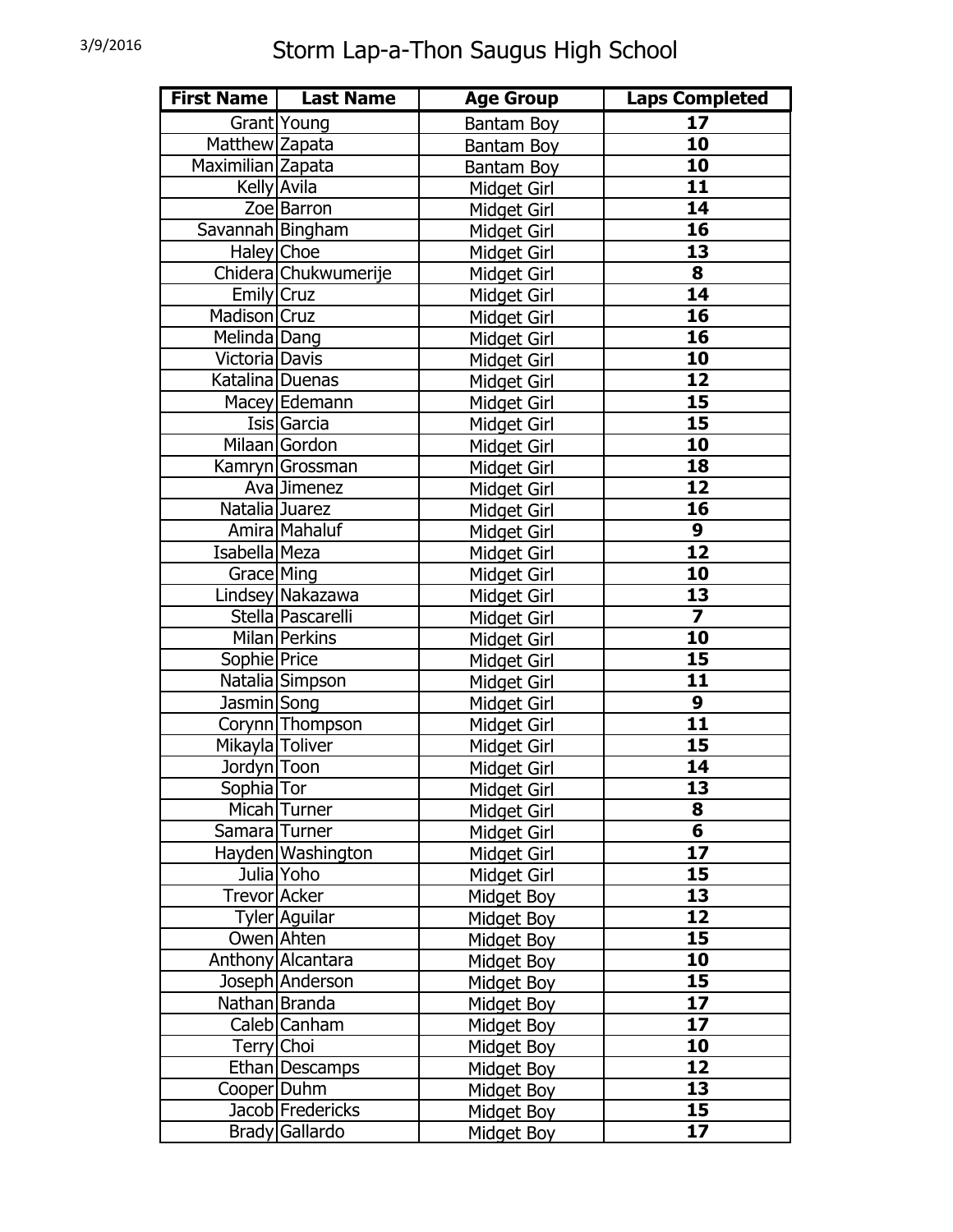| <b>First Name</b> | <b>Last Name</b>     | <b>Age Group</b>  | <b>Laps Completed</b>   |
|-------------------|----------------------|-------------------|-------------------------|
|                   | Grant Glaess         | Midget Boy        | 12                      |
| Jonathan Gonzales |                      | Midget Boy        | $\overline{13}$         |
|                   | Reagan Gonzales      | Midget Boy        | 14                      |
|                   | Dallas Guidry        | Midget Boy        | 14                      |
|                   | Samuel Haugen        | Midget Boy        | 11                      |
|                   | Dylan Hudson         | Midget Boy        | 13                      |
|                   | Justice Joachim      | Midget Boy        | 10                      |
|                   | Viraj Lakhotia       | Midget Boy        | 14                      |
| Kenya Lim         |                      | Midget Boy        | 12                      |
|                   | Preston Morgan       | Midget Boy        | 11                      |
|                   | Alex Nilson          | Midget Boy        | $\overline{\mathbf{7}}$ |
| Dante Ogbu        |                      | Midget Boy        | 10                      |
|                   | Kyle O'sullivan      | Midget Boy        | 10                      |
|                   | Dane Phillips        | Midget Boy        | 10                      |
|                   | Jaden Roberts        | Midget Boy        | 13                      |
|                   | Dylan Rodriguez      | Midget Boy        | 10                      |
|                   | Jacob Rodriguez      | Midget Boy        | 11                      |
| Vincent Stella    |                      | Midget Boy        | 8                       |
| Christian Uleman  |                      | Midget Boy        | 10                      |
| Matthew Vooijs    |                      | Midget Boy        | 11                      |
| Wyatt Ward        |                      | Midget Boy        | 13                      |
|                   | Justin Warman        | Midget Boy        | $\overline{13}$         |
|                   | Nathaniel Wilkinson  | Midget Boy        | 8                       |
|                   | Sarah Benitez        | Youth Girl        | 15                      |
|                   | Kaela Berretta       | Youth Girl        | $\overline{\mathbf{2}}$ |
|                   | Nachi Chukwumerije   | Youth Girl        | 8                       |
| Joselyn Combs     |                      | <b>Youth Girl</b> | 14                      |
| Cienna Cruz       |                      | Youth Girl        | 6                       |
| Audrey Dang       |                      | Youth Girl        | $\overline{17}$         |
| Audrey Field      |                      | Youth Girl        | 16                      |
| Grayce Garcia     |                      | Youth Girl        | 14                      |
| Alexandra Grande  |                      | <u>Youth Girl</u> | $\overline{\mathbf{8}}$ |
|                   | Hailey Harrison      | Youth Girl        | 12                      |
|                   | Shania Joachim       | Youth Girl        | $\overline{7}$          |
|                   | Casey Johnson        | Youth Girl        | 14                      |
|                   | Erin Kim             | Youth Girl        | 9                       |
|                   | Hailey Kirsch        | <b>Youth Girl</b> | 15                      |
|                   | Charlee Leatherberry | Youth Girl        | 14                      |
|                   | Joy Nakazawa         | Youth Girl        | 15                      |
| Vanessa Ogbu      |                      | Youth Girl        | 8                       |
|                   | Asia Perkins         | Youth Girl        | 6                       |
|                   | Kendra Phillips      | Youth Girl        | 11                      |
|                   | Delaney Sherwood     | Youth Girl        | 6                       |
|                   | Susie Song           | <u>Youth Girl</u> | 9                       |
|                   | Katie Ticas          | Youth Girl        | $\overline{9}$          |
| Torianna Vatcher  |                      | Youth Girl        | 11                      |
|                   | Tori Waldeck         | Youth Girl        | 17                      |
| Danae Wolf        |                      | Youth Girl        | 8                       |